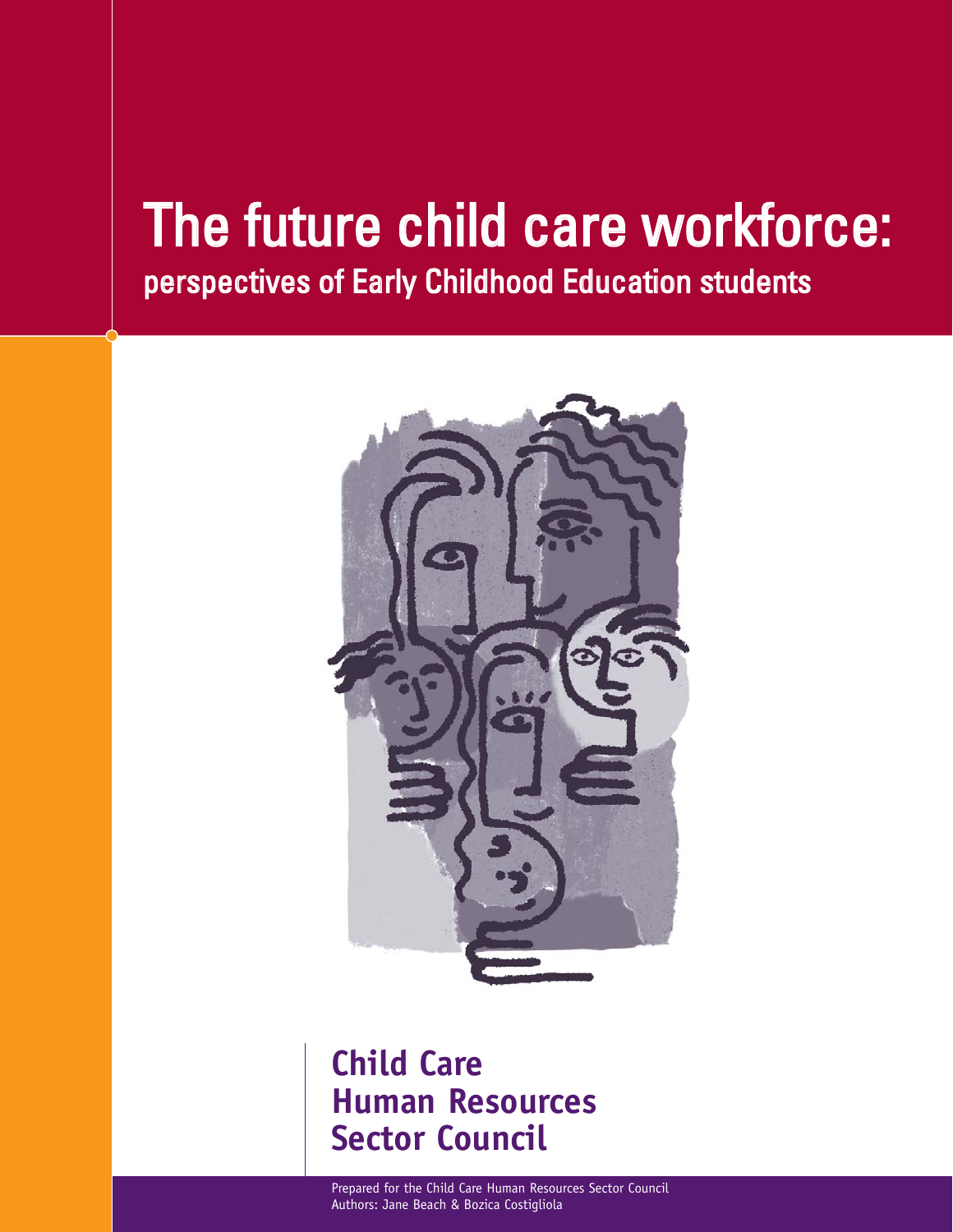# The future child care workforce: **perspectives of Early Childhood Education students**

What views do early childhood education (ECE) students have about child care, their training programs, and their work prospects after graduation? To find out, the labour market update (LMU) research team conducted:

- a survey in May and June 2003 of 527 students close to graduation in 10 post-secondary ECE programs; <sup>1</sup>
- focus groups in spring to late fall 2003 with students from five colleges; and

● key informant interviews in summer and fall 2003 with several ECE college faculty.

The ECE programs and focus groups were chosen to reflect geographic diversity and different delivery (see table below). Length of program varied from a one-year certificate program at Red Deer College to a three-year program at the two Colleges d'enseignement general et professionnel (CEGEPs).

| <b>Colleges Participating in the LMU Student Survey</b> |                                           |                                          |                         |                              |  |  |
|---------------------------------------------------------|-------------------------------------------|------------------------------------------|-------------------------|------------------------------|--|--|
| College                                                 | <b>Number</b><br>of Students<br>in Survey | Number of Students<br>by Type of Program |                         |                              |  |  |
|                                                         |                                           | <b>Regular Daytime</b><br>Program        | Continuing<br>Education | <b>Distance</b><br>Education |  |  |
| College of the North Atlantic, NL (CNA)                 | 78                                        | 26                                       |                         | 52                           |  |  |
| CEGEP Sainte-Foy, QC (CSF)                              | 11                                        | 11                                       |                         |                              |  |  |
| CEGEP Jonquière, QC (CJ)                                | 47                                        | 25                                       | 22                      |                              |  |  |
| Université du Québec à Montréal, QC (UQM)               | 31                                        |                                          | 31                      |                              |  |  |
| George Brown, ON (GBC)                                  | 143                                       | 143                                      |                         |                              |  |  |
| Red River College, MB (RRC)                             | 60                                        | 60                                       |                         |                              |  |  |
| Grant MacEwan College, AB (GMc)                         | 42                                        | 42                                       |                         |                              |  |  |
| Red Deer College, AB (RDC)                              | 28                                        |                                          |                         | 28                           |  |  |
| University College of the Fraser Valley, BC (UCFV)      | 35                                        | 35                                       |                         |                              |  |  |
| Vancouver Community College, BC (VCC)                   | 52                                        |                                          | 52                      |                              |  |  |

# **Who are the students?**

ECE students have a wide variety of backgrounds. For example, 9% of students at CEGEP Sainte-Foy had a prior post-secondary certificate, diploma, or degree, compared to 74% at Université du Québec

à Montréal.Almost 70% of students in the continuing education program at Vancouver Community College were born outside of Canada, compared to 9% at the University College of the Fraser Valley, just 75 kilometres away.

<sup>1</sup> Approximately 135 post-secondary education institutions deliver ECE certificate, diploma, degree and related programs through publicly funded community colleges, CEGEPs, universities, and private institutions.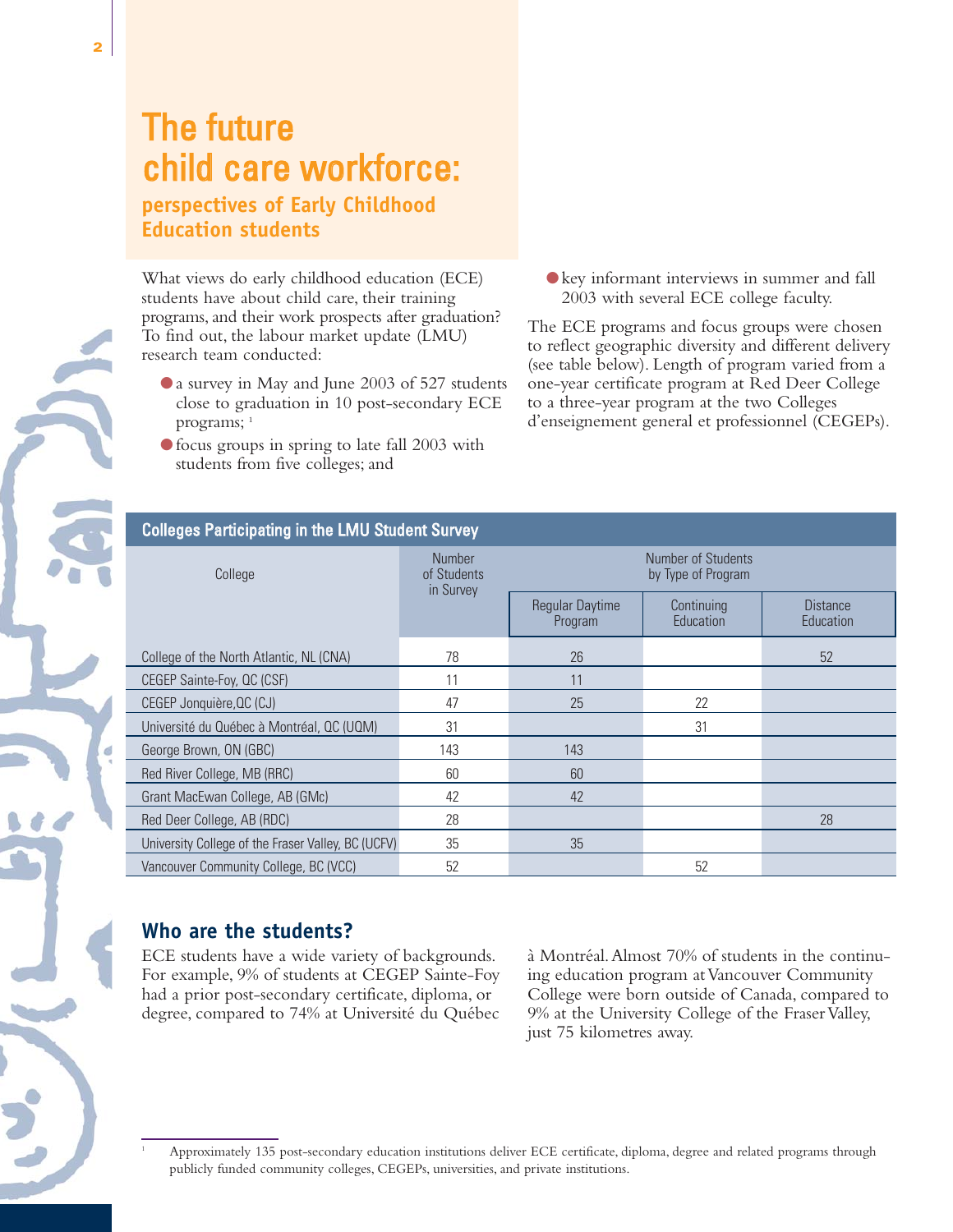#### Student Characteristics, by College

| <b>College</b>                                     |            |            |      |            |            |            |            |            |             |            |
|----------------------------------------------------|------------|------------|------|------------|------------|------------|------------|------------|-------------|------------|
|                                                    | <b>CNA</b> | <b>CSF</b> | CJ   | <b>UQM</b> | <b>GBC</b> | <b>RRC</b> | <b>GMc</b> | <b>RDC</b> | <b>UCFV</b> | <b>VCC</b> |
| % female                                           | 100        | 100        | 100  | 100        | 95.1       | 90.0       | 100        | 96.4       | 97.1        | 100        |
| % under age 25                                     | 39.7       | 81.8       | 59.6 | 21.4       | 58.5       | 63.3       | 65.9       | 29.6       | 62.9        | 19.6       |
| % immigrants                                       | 1.3        | 9.1        | 0.0  | 53.6       | 43.8       | 6.8        | 12.8       | 7.1        | 8.6         | 69.6       |
| % with prior post-<br>secondary credential *       | 61.5       | 9.1        | 40.4 | 74.2       | 40.8       | 33.3       | 14.3       | 17.9       | 57.1        | 56.9       |
| % with prior ECE or<br>related courses             | 59.7       | 0.0        | 29.8 | 25.8       | 20.3       | 43.3       | 19.0       | 39.3       | 48.6        | 50.0       |
| % prior volunteer experience,<br>child care centre | 30.0       | 0.0        | 21.7 | 34.5       | 32.1       | 45.0       | 36.6       | 21.4       | 32.4        | 40.8       |
| % prior paid experience in<br>a child care centre  | 44.9       | 20.0       | 23.9 | 77.8       | 22.3       | 77.6       | 29.3       | 39.3       | 34.3        | 31.4       |
| % ECE was first choice<br>of program               | 93.4       | 100        | 87.2 | 90.0       | 87.4       | 78.3       | 90.5       | 92.6       | 80.0        | 84.6       |

Certificate, diploma, or degree in any discipline

#### **Views on training**

Most students and faculty participating in the study felt training should be longer than it was in their particular province (across provinces ECE programs vary in length from one to three years), and that all staff should have a postsecondary credential. However, most agreed higher training requirements are difficult to justify when training has little impact on wages.

### **Accessibility**

The cost of post-secondary education and distance from programs were cited as barriers to access. While students in many fields of study face these same issues, a recent report on recruitment and retention in child care found that the high cost of post-secondary ECE programs coupled with low future wage potential deters people from entering and remaining in the sector.The same report noted a lack of ECE programs in more remote regions of the country. <sup>2</sup>

#### **Evaluation of programs**

Most students in the focus groups felt very positive about the education they were receiving.Those with prior child care work experience said they were more confident as a result of training, able to let the children express their ideas and set the direction of play, had a greater appreciation for the value of play and worked more effectively with parents.

Students surveyed also rated their programs highly –at least 75% rated all components "good" or "excellent".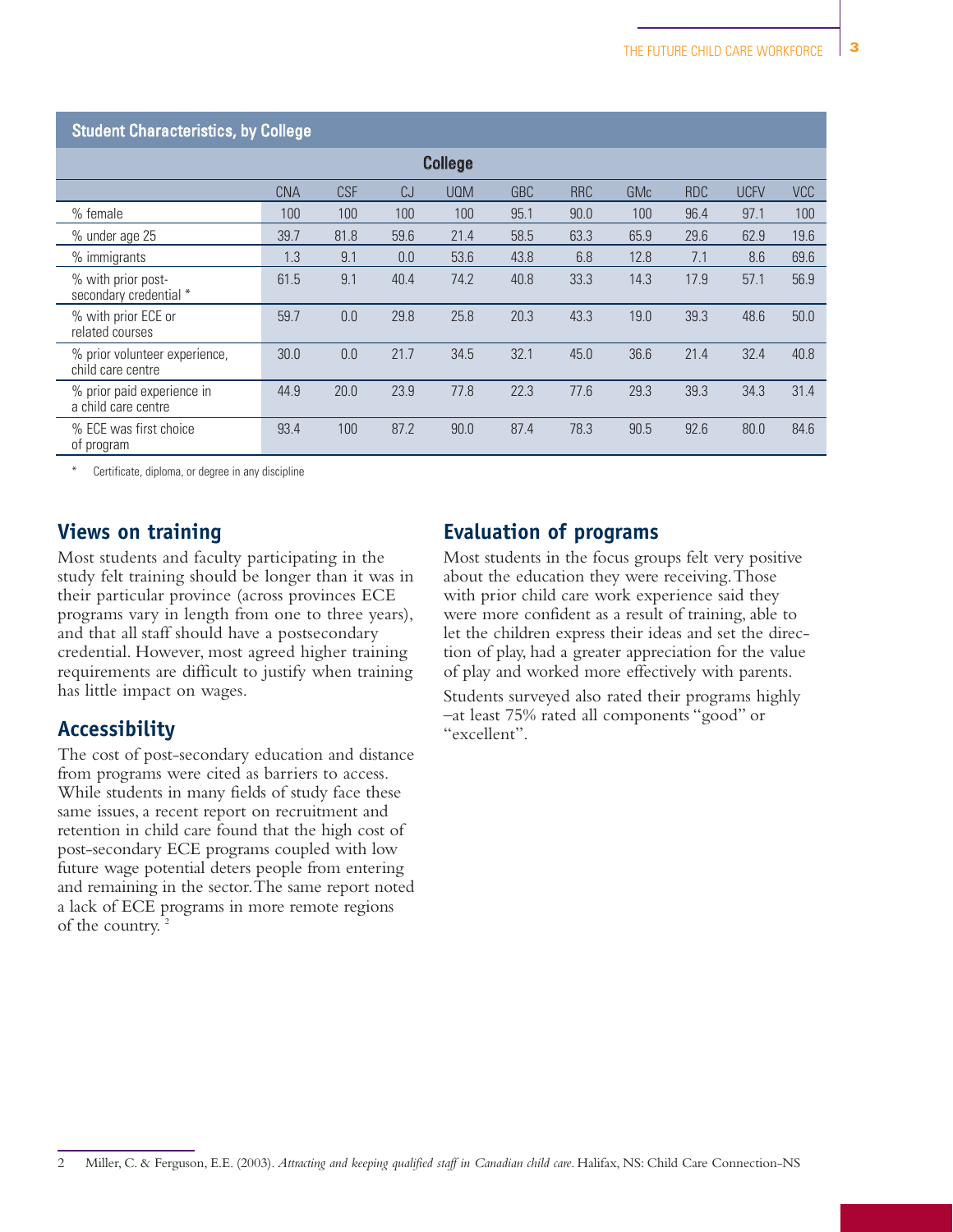

#### Student Ratings of Program Elements

Most likely to rate the overall worth of their program as "excellent" <sup>3</sup> were students who:

- ●Had enrolled in an ECE program as preparation for being a parent.
- Planned on enrolling in another ECE program after graduation.
- ●Had prior ECE credit courses.
- Immigrated to Canada before 1990.
- ●Had enrolled in an ECE program as a first step to an education degree.

Least likely to rate the overall worth of their program as "excellent" were students who were:

- Not accepted at their first choice of program.
- Studying through continuing education.
- Enrolled in an ECE program mainly to improve their employment choices.

<sup>3</sup> All trends reported in this document are shown as individual characteristics. It is beyond the scope of the background document to show the relationship between and among characteristics in any comprehensive way.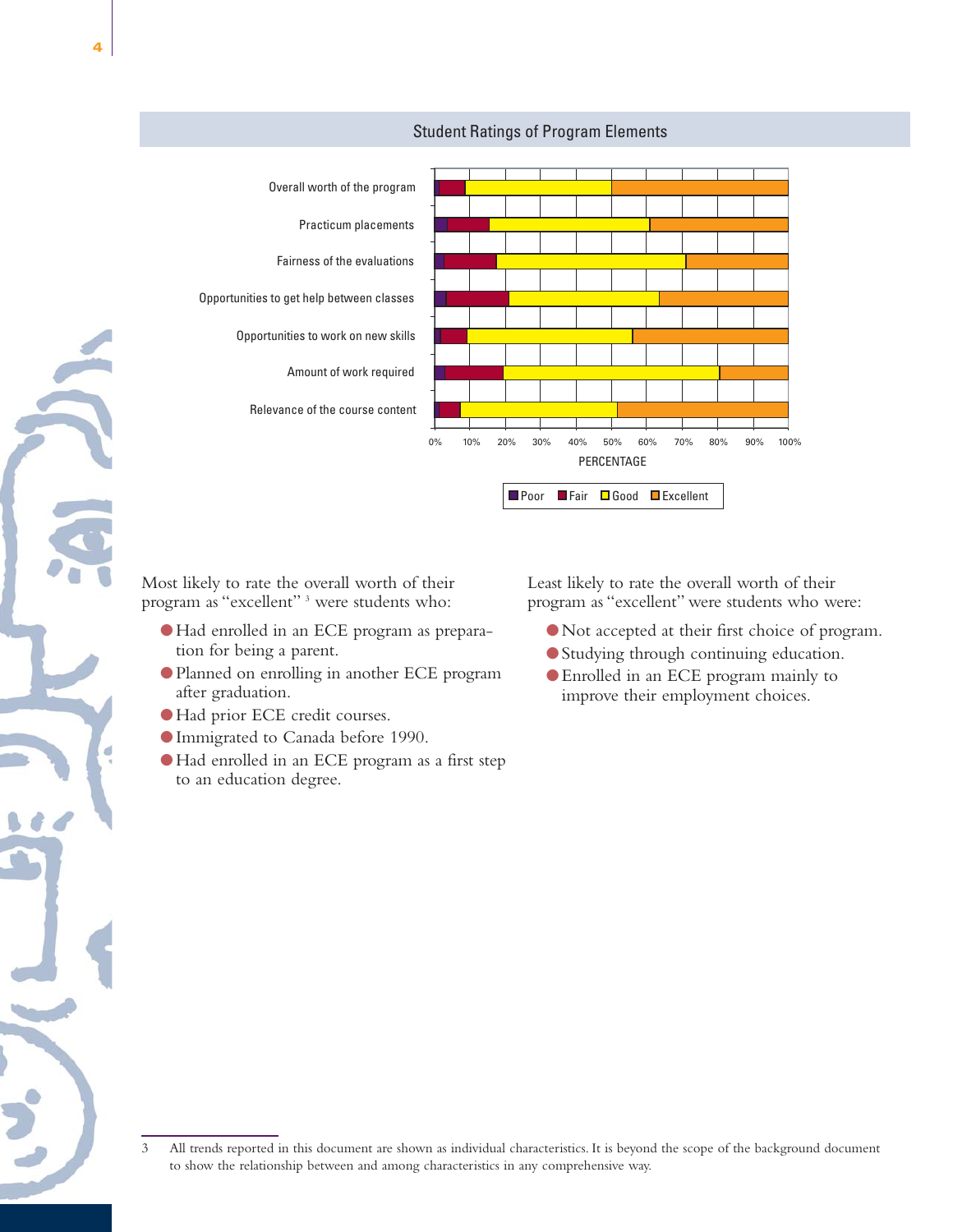

#### Student Ratings of Preparation to Work With Various Groups

### **Working with different groups of children**

Students surveyed were generally satisfied with their training as it related to working with various groups. More than 75% said their programs prepared them "quite well" or "very well" to work with almost all groups, especially typically developing children.

Almost one-third of students negatively rated their preparation to work with children with special needs. Focus group participants also indicated a need for more education in working with children with special needs, including how to better support children with language delays and behavioural issues, and the use of adaptive equipment.They also wanted more placements in settings inclusive of children with special needs in order to gain practical experience.

Of the 17.7% of students surveyed who indicated they were "very well" prepared to work with children with special needs, most had prior related experience or:

- Preferred to work with children with special needs.
- ●Had participated in prior non-credit ECE activities, such as seminars and workshops.

#### **Plans to work in child care**

Only about half of focus group participants saw themselves working in child care upon graduation –others said they would seek work in family child care, as school teachers, or in some other capacity with children. Many wanted to know about options for ECEs outside of regulated child care, such as Aboriginal Head Start, CAP-C programs, family resource centres, Child Life programs at hospitals, and working in kindergarten (either as a teaching assistant or teaching in a private school).

The main reasons cited for not wanting to work in regulated child care were perceived low quality programs and poor working conditions. Other reasons included lack of respect and low wages. Many students felt they would get more respect if the job was better paid.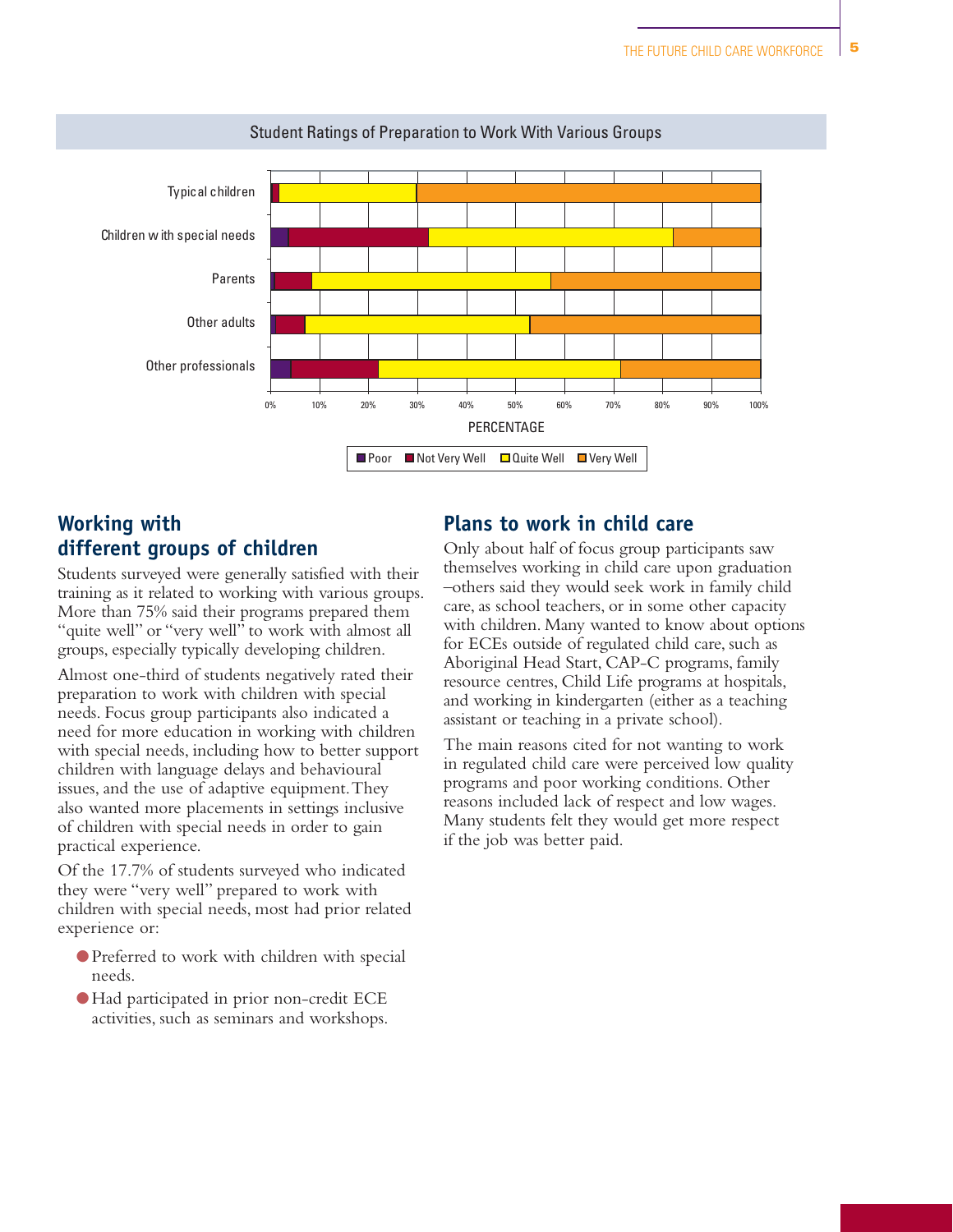Field (practicum) placements had a major impact on whether younger students and others with no previous child care work experience would consider a future in the sector. Some students had very positive placement experiences.They felt supported by the centre staff and believed they were contributing to the development of the children.

However, most expressed concerns about their experiences, including:

- Poor physical and unclean spaces, especially in infant programs.
- Operators cutting corners on staffing, supplies and food due to lack of adequate resources.
- Staff burn out and fatigue from long hours and the demands of the job.
- Inconsistent approaches and expectations between college faculty and supervising staff at the centre. For example, students were often concerned about the emphasis on "school readiness" in their field placements as opposed to the whole development of child and a playbased approach.
- Not being included in staff meetings, thereby gaining little practical experience in addressing issues effectively.
- Not having the respect of school personnel or being allowed to use common staff areas in child care centres located in schools.
- The ability to speak a second language not being valued.

# **Perceived availability of jobs**

Many focus group students said most child care jobs available to new graduates were part-time or short-term contracts without benefits such as paid vacation or any job security. Others said jobs were only available in poorer quality centres where turnover was high. In the survey, 31% expected it would be somewhat difficult or very difficult to find an ECE-related job after graduating.

# **ECE and Teaching**

A significant number of students surveyed planned to use their ECE program as a steppingstone to becoming teachers:

- 22% decided to enrol in ECE at least in part because it is a "good first step to an education degree"; 8% said this was the **main** reason for enrolling in ECE.
- 17% planned to be teaching in the education system in the next five years.

Most likely to say they hoped to teach in the education system were students who:

- Preferred to work with school-age children.
- ●Had volunteer experience in an after-school care program.

### **Plans to stay in child care**

According to the National Graduate Survey, only 55% of ECE students graduating in 1995 were working as child care educators and assistants just two years later; by 2000, this had dropped to 43%. The LMU survey echoes this disturbing trend–overall only 55% of the ECE students planned to work in regulated child care in five years.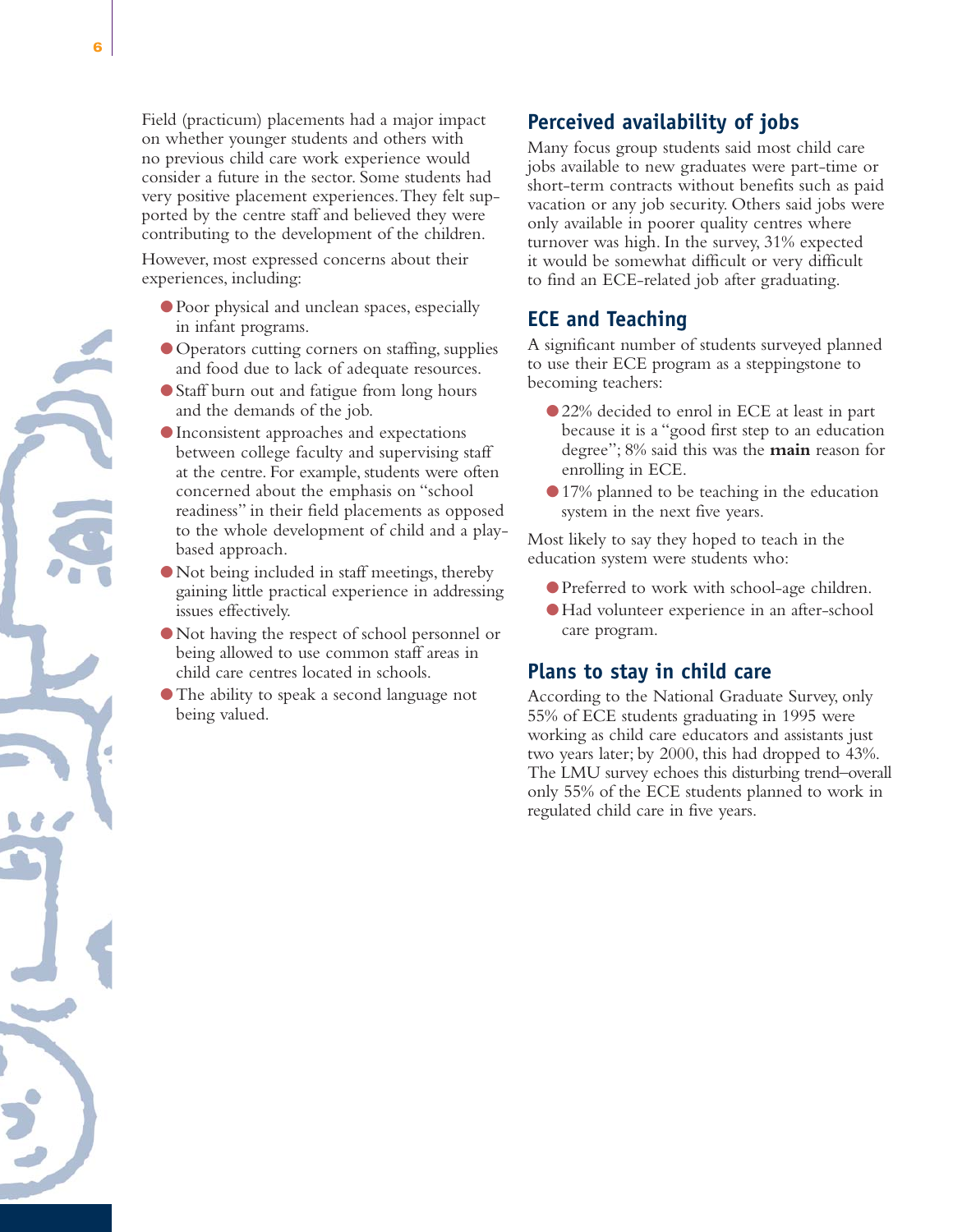

#### Students' Work Plans in Five years, LMU Survey

Most likely to plan on working in child care in five years were students:

- Attending a post-secondary institution in Quebec.
- In a continuing education ECE program.
- ●Whose employer paid for their ECE program.
- Not planning to continue their studies after graduation.
- ●Who spoke neither English nor French when growing up

Least likely to plan on working in regulated child care in five years were students who:

- ●Had decided to enrol in ECE as a first step towards a teaching degree.
- Planned to enrol in an education program.
- ●Had volunteer experience in an after-school care program.
- Planned to enrol in neither an ECE nor education program.
- ●Had not been accepted to their first choice of program.